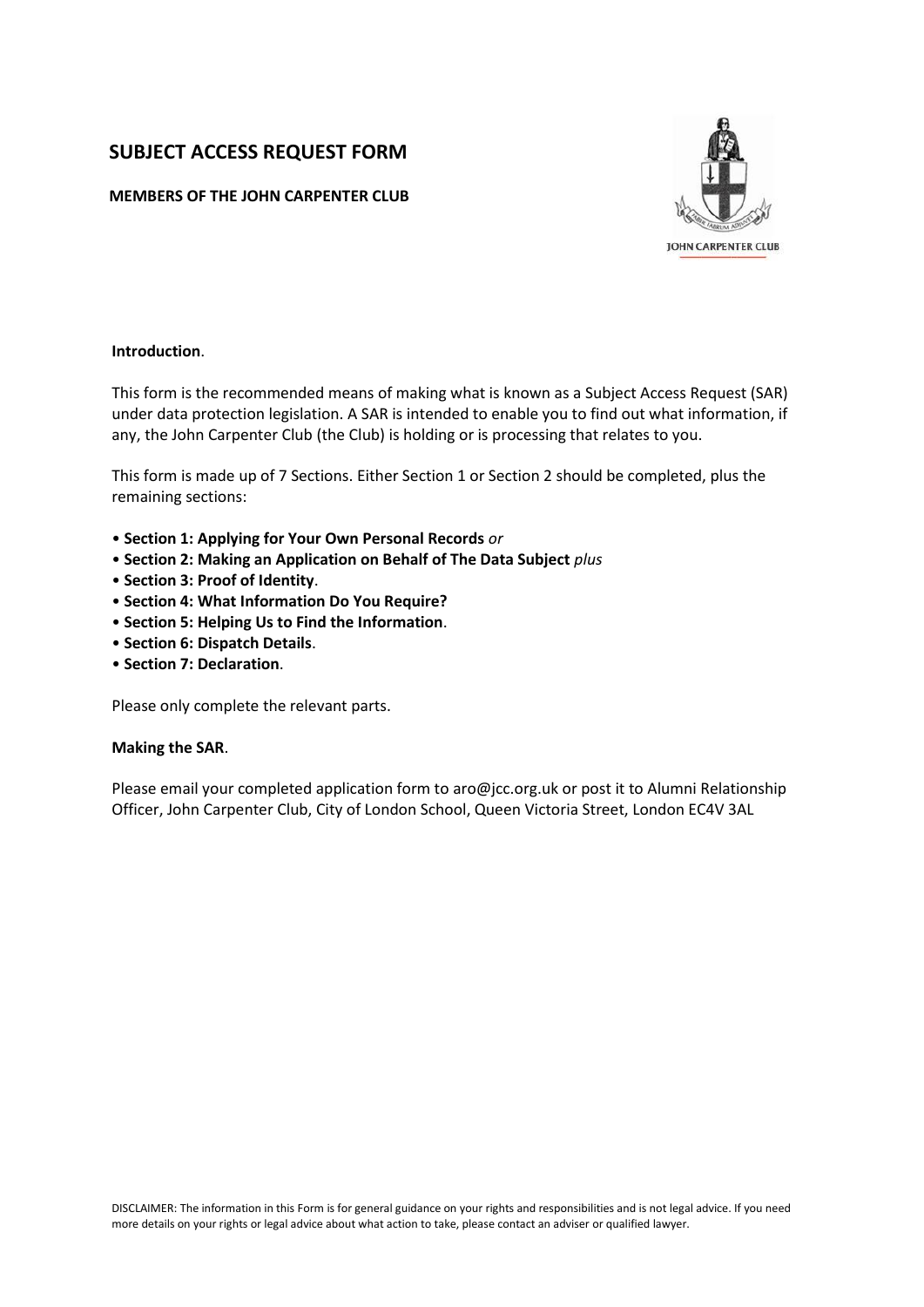# **Section 1: Applying for Your Own Personal Records.**

If you wish to apply for copies of your own records, please complete the following details. In order to protect the privacy of the individual whom this request is about and in line with the requirements of the Data Protection Act, the Club are keen to ensure we locate the records and information only relating to the person (data subject) of this request. We would be grateful if you could supply the information outlined below to both help verify your identity and to assist the search.

Title: Surname: First Name: Former Surname: Years at CLS: Telephone Number (day): Email Address: Home Address:

Postcode: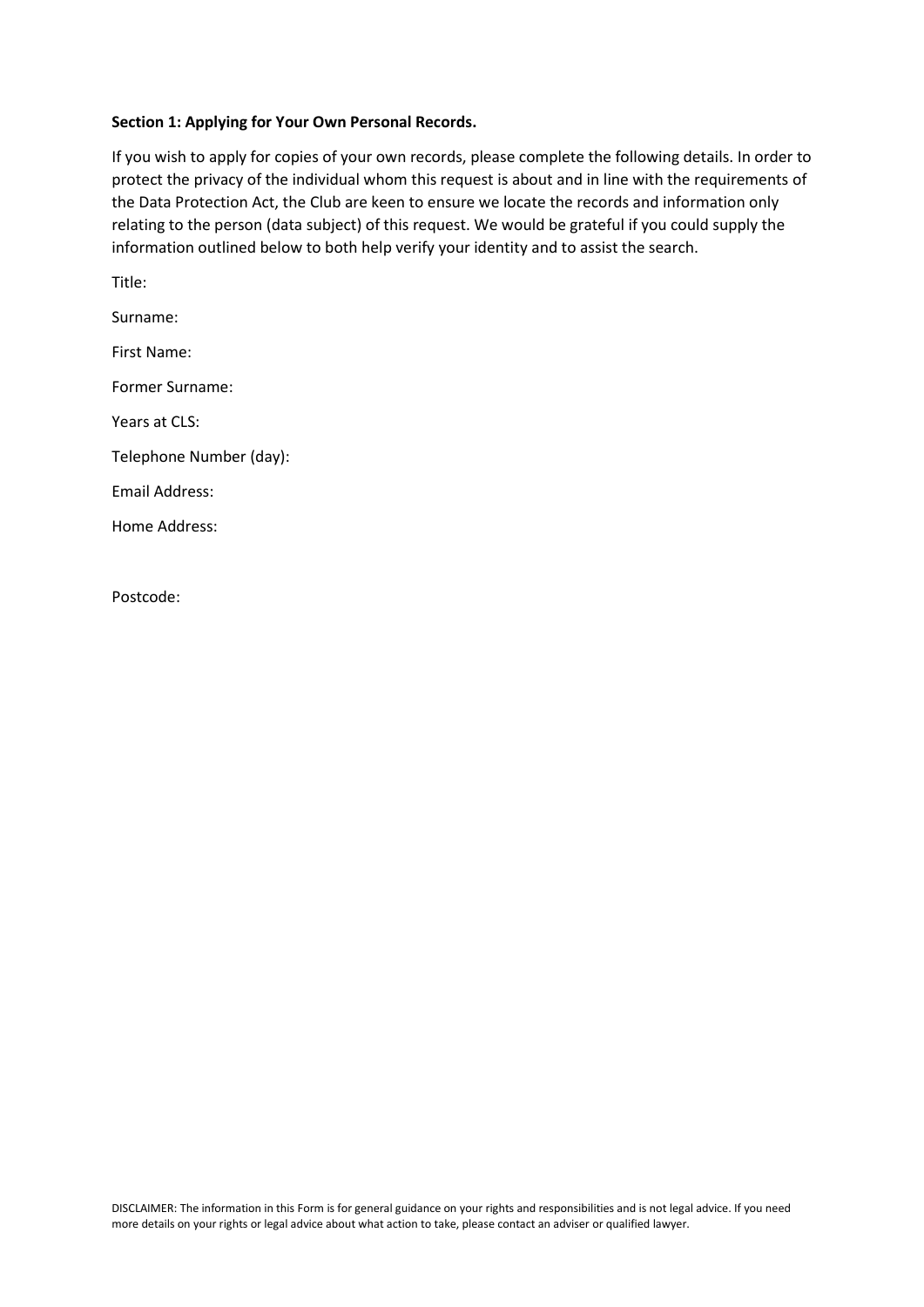# **Section 2: Making an Application on Behalf of The Data Subject**.

On certain occasions it may be appropriate for someone else to make an application on behalf of the data subject. In this case we need to verify this is legally allowed, so there are some additional questions. The envisaged scenario is when making an application on behalf of a deceased person.

# **Making an Application Concerning a Deceased Person**.

While the Data Protection Act only considers living people, we believe we have a duty to care to our former members who have died. Consequently, we will normally only release information to a next of kin or very close relative, or a third party (e.g. solicitor) acting on behalf of the deceased. We therefore will seek to verify if it is appropriate to release some or all of a deceased members personal records. If the Club are unaware of the death we will request a copy of the death certificate.

Please complete the details below. Also, please state your relationship to the data subject (e.g. next of kin, solicitor, etc.)

Your full name:

Your address:

Post code:

Contact telephone number:

Email address:

Relationship to the Subject: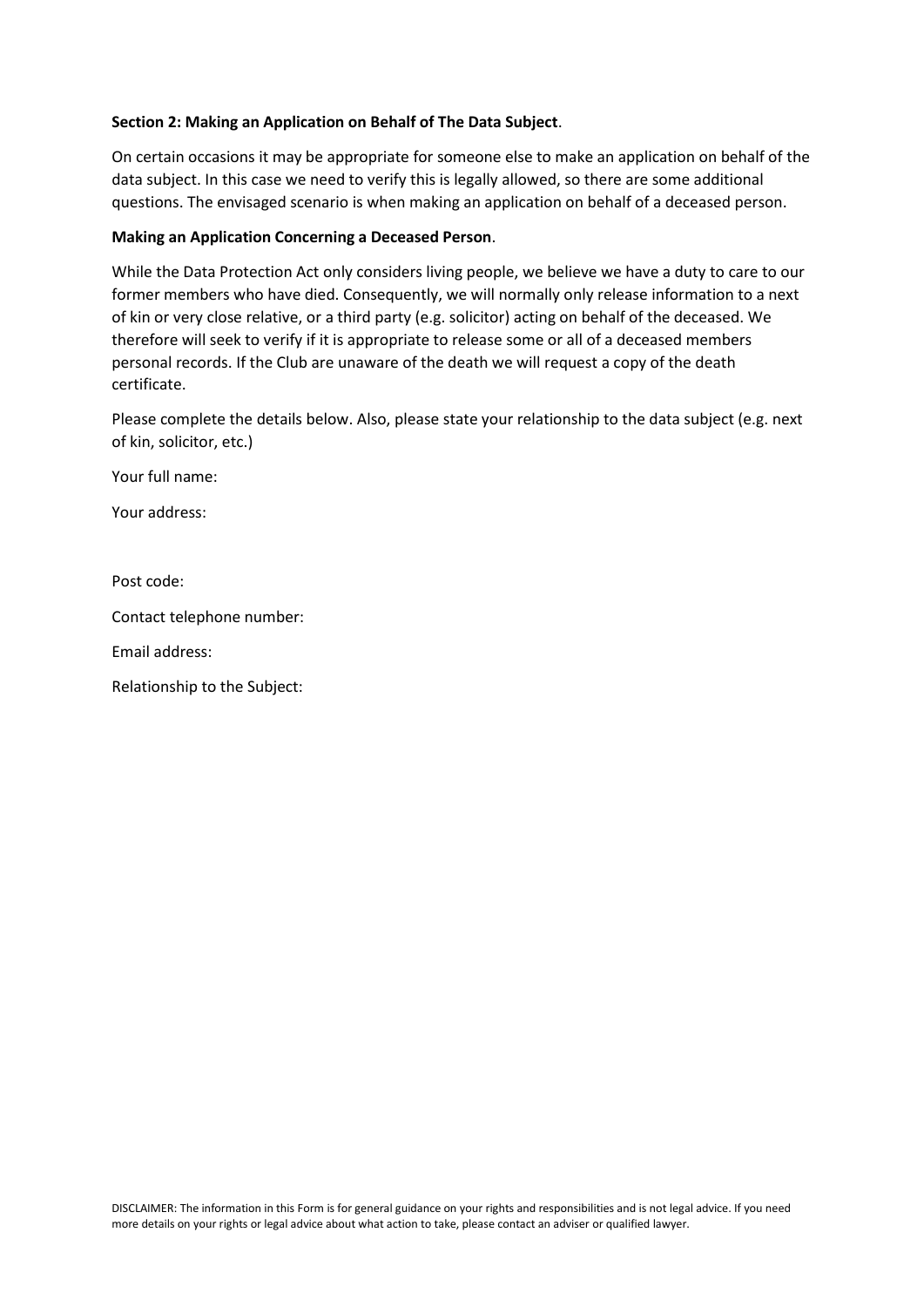# **Section 3: Proof of Identity**.

It is necessary to confirm the identity of **all** parties included on this form. Please supply a photocopy of **one** document from section A and B, and **all** relevant documents from section C with the application.

- A. Confirmation of name:<sup>1</sup>
- Full driving licence
- Passport
- Birth certificate or
- Marriage certificate.
- B. Confirmation of address (from last 3 months):
- Utility bill:
- Bank statement:
- Credit card statement:
- Benefit book or
- Pension book.
- C. Confirmation that a third party can access the records of the data subject:
- Health and Welfare or Financial Lasting Power of Attorney:
- Signed declaration from the Data Subject themselves and/or

• Court of Protection Order appointing you as a personal deputy for the personal welfare of the data subject.

# **I am providing the following types of identification, which are attached to this document.**

- A. Confirmation of name:
- B. Confirmation of address:
- C. Third Party confirmation:

# **Section 4: What Information Do You Require?**

Please detail here the information you require from the Club:

# **Section 5: Helping Us to Find the Information**.

DISCLAIMER: The information in this Form is for general guidance on your rights and responsibilities and is not legal advice. If you need more details on your rights or legal advice about what action to take, please contact an adviser or qualified lawyer.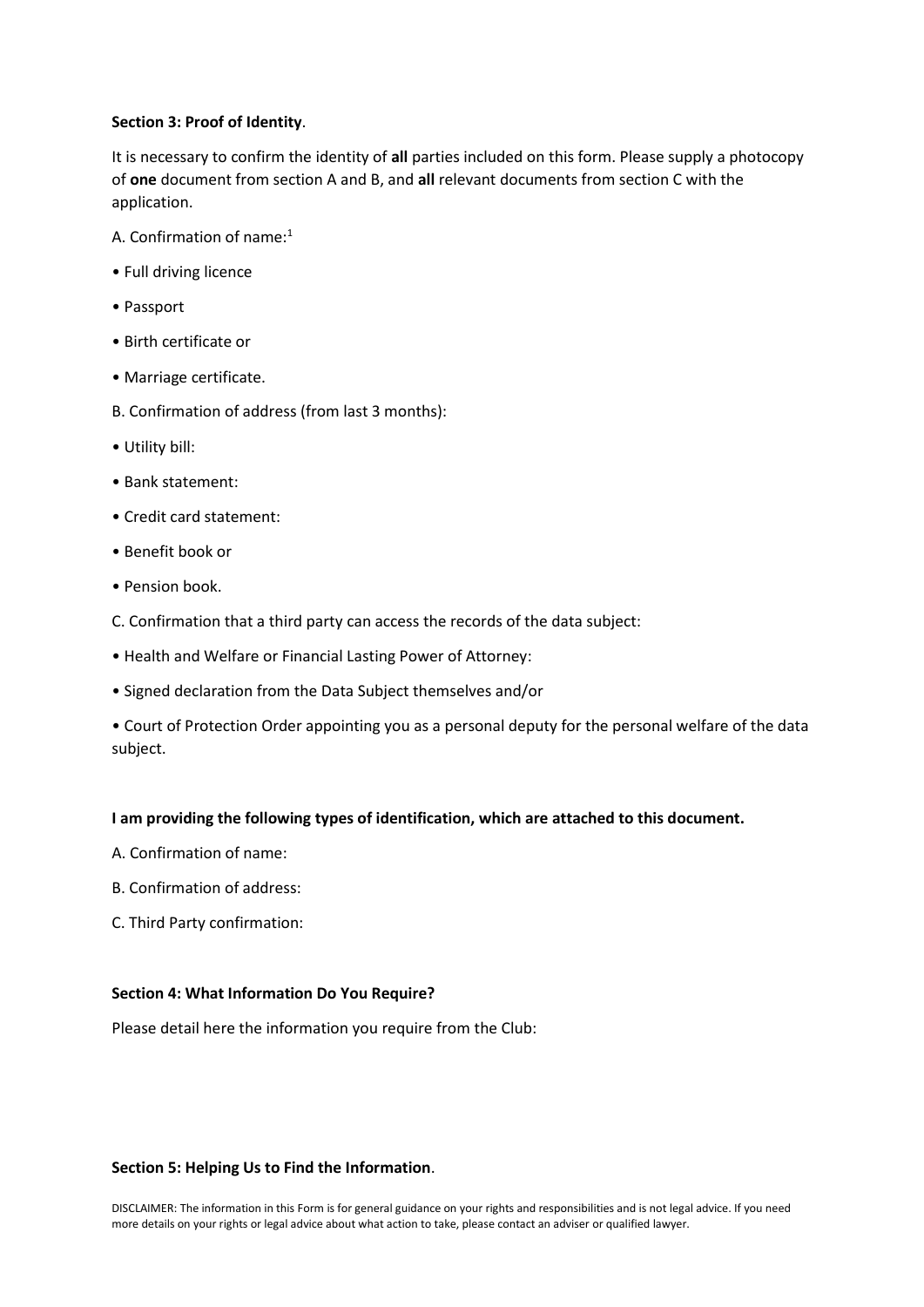Please use the space below to provide further details that may help to locate the information you are seeking. Please supply as much detail as possible such as:

• For personnel records – names of individuals who you believe may hold personal data relating to yourself/third party and

• Any other details you may feel have relevance e.g. relevant dates etc.

#### **Section 6: Dispatch Details**.

Please indicate where you would like your records dispatched to (please select one option):

 $\Box$  I am the data subject and would like my records to be dispatched to my home address as detailed in Section 1 above.

I am acting on behalf of the data subject and would like the records dispatched to the address as detailed in Section 2 above